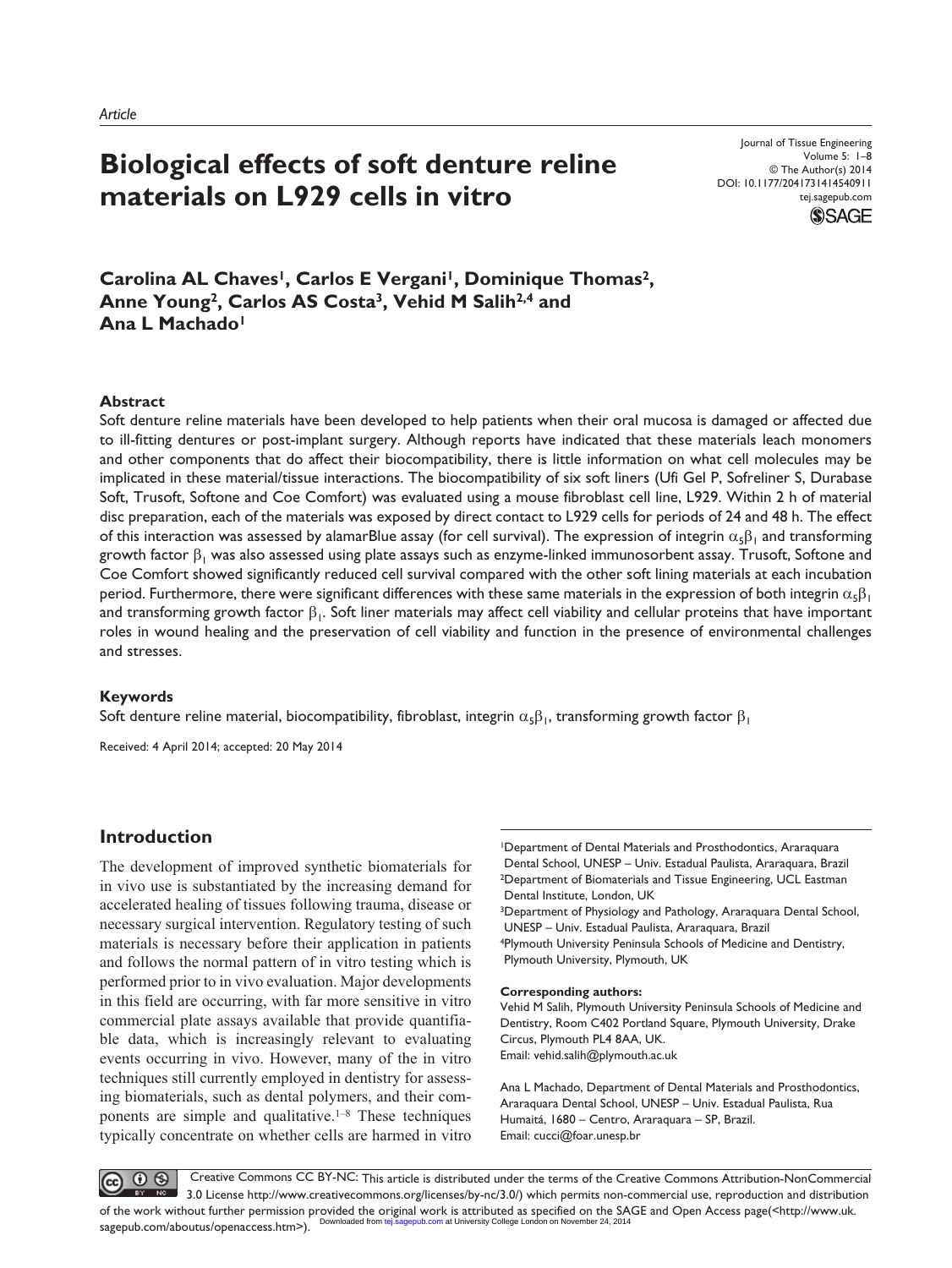or not with respect to cell number or basic cytotoxicity correlation<sup>9</sup> and rarely reflect the progress in our understanding of extra- and intracellular processes.

Soft denture reline products are compliant, viscoelastic materials used to reline all or part of the surface of a denture which interacts intimately with the oral mucosa tissues.<sup>10</sup> In essence, they serve to distribute the forces of mastication more evenly and to absorb energy. There are two types of denture soft lining polymers currently available, which differ depending on their composition: plasticized acrylic resin and silicone elastomers.11 The reline material based on acrylic resin is composed of poly(ethyl methacrylate) (PEMA), monomer and plasticizers, and the materials based on silicone are essentially composed of polydimethylsiloxane.11 Other soft materials developed are those that comprise tissue conditioners, which are composed of PEMA or similar polymers and the liquid contains no monomer,<sup>11,12</sup> only phthalates, plasticizers and alcohol.<sup>3,10,13</sup> Although widely used, these materials, as the silicone and acrylic resin-based types, have been associated with adverse symptoms including pain, blisters, ulcers, burning sensation and redness, and these have been attributed to the leached compounds from such materials.10,14–17 This is particularly relevant as the reliners are placed in direct contact with wounded oral mucosa caused by ill-fitting dentures or subsequent to implant surgery.<sup>11,18</sup>

Tissue wound repair is complex and comprises proteins and processes involved with cell signalling, proliferation, migration, apoptosis and tissue remodelling.19 In this context, integrins, present throughout the cell membrane, are pivotal molecules in the cell–cell and cell–extracellular matrix (ECM) communication, transmembrane connections to the cytoskeleton and activation of many intracellular signalling pathways.<sup>20,21</sup> There are 24 distinct integrins,<sup>21,22</sup> among them the  $\alpha_5\beta_1$ , which has been identified in keratinocytes and fibroblasts, participates in the re-epithelialization process during healing.23,24 As one of the fibronectin receptors,<sup>25</sup>  $\alpha_5\beta_1$  is highly expressed in fibroblasts and promotes their motility and proliferation.<sup>26,27</sup> During healing, fibroblasts need to be able to recognize the new proteins contained in the provisional ECM, which serves as a conduit for cell migration into the wound. To facilitate this, fibroblasts primarily use receptors of the integrin family.28

Studies have suggested that growth factors and their receptors are the key regulators of wound repair.29,30 The integrins have been shown to regulate several growth factors, including transforming growth factor β (TGF-β), which is a pleiotropic cytokine that mediates a variety of cell functions, such as proliferation and differentiation in many cell types. There are three isoforms TGF- $\beta_1$ , TGF- $\beta_2$ and TGF- $\beta_3$ .<sup>24,31</sup> TGF- $\beta$  is secreted in an inactive form which is activated at low pH or through the action of reactive oxygen species (ROS), proteases, thrombospondin 1 or several integrins.<sup>24</sup> It is also known that integrin  $\alpha_5\beta_1$ , expressed in re-epithelialization during wound healing,

has been implicated in the upregulation of TGF-β expressed by keratinocytes and fibroblasts.<sup>24</sup>

It is known that cell physiology can be affected by various products leached from dental polymers,<sup>1,5</sup> and this may have an effect on integrin-mediated cellular function.<sup>32</sup> Given that both integrin  $\alpha_5\beta_1$  and TGF- $\beta_1$  play important roles in wound repair,21,30 and that soft reliners are used in direct contact with wounded oral mucosa, this article seeks to elucidate some biological in vitro effects of soft reline materials upon a cell line and, as far as the authors know, is the first that addresses this important topic. Thus, the hypothesis of this study was that the expression of both integrin  $\alpha_5\beta_1$  and TGF- $\beta_1$  is increased in L929 cells in contact with six commercially available soft reline materials after short-term (24 or 48 h) in vitro exposure.

# **Materials and methods**

In this study, tests were performed using direct contact between L929 cells and six soft denture reline materials, as detailed in Table 1. After two different periods (24 and 48 h), cell survival was evaluated by alamarBlue assay, a method that uses the indicator dye resazurin, which is dark blue in colour and possesses little intrinsic fluorescence until it is reduced by the metabolic activity of viable cells to resorufin, which is pink and highly fluorescent.<sup>9</sup> The expression of integrin  $\alpha_5\beta_1$  and TGF- $\beta_1$  was also evaluated using enzyme-linked immunosorbent assay (ELISA) assays that according to the manufacturer (R&D Systems, Abingdon, UK) were designed to detect both phosphorylated and unphosphorylated integrin  $\alpha_5\beta_1$  in cell lysates and to measure  $TGF- $\beta_1$  in acid-activated cell culture superna$ tant, respectively.

# *Material preparation*

In total, 42 disc-shaped specimens of each material were prepared under aseptic conditions (18 specimens for alamarBlue and 12 specimens each for each of the ELISA assays). A stainless steel mould  $(14 \times 1.2 \text{ mm}^2)$  was used to fabricate the specimens. Each material was mixed according to the manufacturer's instructions before being placed in the mould upon an acetate sheet and a glass slab. Another acetate sheet and glass slab were placed over the material and light pressure was applied to remove excess material from the mould. The material was then allowed to polymerize or undergo gelation at room temperature. Prior to the biocompatibility tests, samples were sterilized by exposure to ultraviolet light for 20 min each side.

# *Cell culture*

The L929 cells were obtained from ECACC, Porton Down, UK, and represent a connective tissue fibroblast cell line of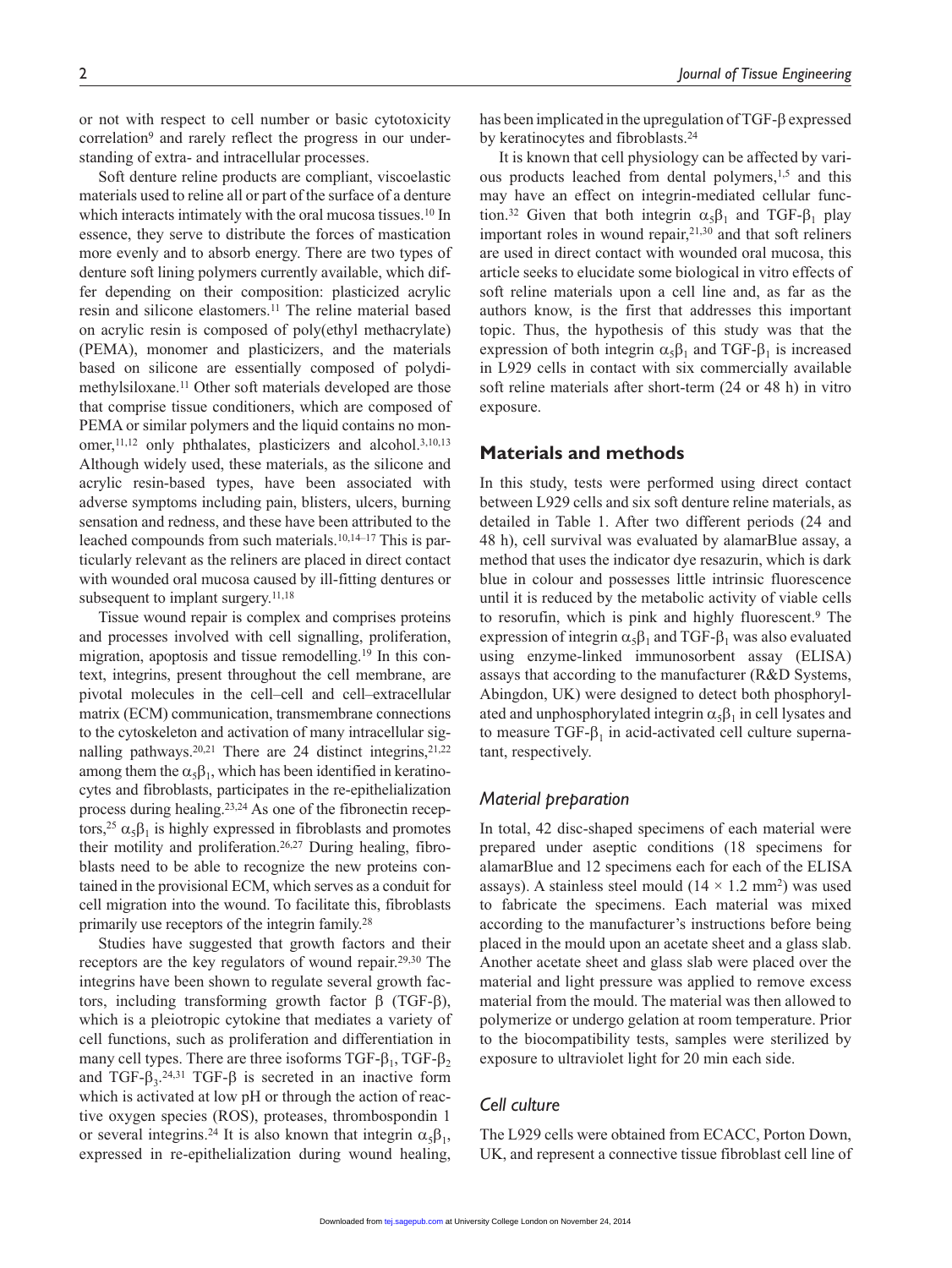**Table 1.** Materials evaluated in this study..

| Product       | Type                                       | Manufacturer                                       | Powder/liquid<br>ratio                 | Composition                                                                                                                                                           | Batch number | Polymerization/<br>gelation time<br>at room<br>temperature |
|---------------|--------------------------------------------|----------------------------------------------------|----------------------------------------|-----------------------------------------------------------------------------------------------------------------------------------------------------------------------|--------------|------------------------------------------------------------|
| Durabase Soft | Plasticized<br>acrylic resin<br>soft liner | Reliance Dental<br>Mfg. Co., Alsip,<br>IL, USA     | $lg/0.83$ mL                           | Powder – PEMA and benzoyl<br>peroxide<br>Liquid - MMA and DBP                                                                                                         | 29549        | 15 min                                                     |
| Trusoft       | Plasticized<br>acrylic resin<br>soft liner | Bosworth Co,<br>Skokie, IL, USA                    | $1.06$ g/ $1.15$ mL                    | Powder - PEMA<br>Liquid - benzyl butyl phthalate<br>(plasticizer) and ethyl alcohol                                                                                   | 0904-137     | 6 min                                                      |
| Ufi Gel P     | Silicone-<br>based soft<br>liner           | VOCO,<br>Cuxhaven,<br>Germany                      | Base and<br>catalyst in a<br>I:I ratio | Base - modified<br>polydimethylsiloxane<br>(A-silicone)<br>Catalyst – platinum catalyst                                                                               | 1009051      | 10 min                                                     |
| Sofreliner S  | Silicone-<br>based soft<br>liner           | Tokuyama<br>Dental Corp.,<br>Tokyo, Japan          | Auto-<br>dispensing<br>system          | Polyorganosiloxane<br>Silicone resin powder<br>Silica, amorphous                                                                                                      | 035E50       | 5 min                                                      |
| Softone       | <b>Tissue</b><br>conditioner               | Bosworth Co,<br>Skokie, IL, USA                    | $1.03$ g/l.l mL                        | Powder - PEMA<br>Liquid - DPB and ethanol                                                                                                                             | 0906-231     | 8 min                                                      |
| Coe Comfort   | <b>Tissue</b><br>conditioner               | <b>GC</b> America<br>Inc, Alsip, IL,<br><b>USA</b> | $lg/0.83$ mL                           | Powder - PEMA and zinc<br>undecylenate<br>Liquid - benzyl benzoate,<br>cotton seed oil, ethanol,<br>acetyl tributyl citrate, methyl<br>salicylate, and peppermint oil | 1006032      | 10 min                                                     |

PEMA: poly(ethyl methacrylate); MMA: methyl methacrylate; DBP: di-butyl phthalate.

murine origin. Cells were cultured with Dulbecco's modified Eagle's medium (DMEM; Gibco, Paisley, UK) supplemented with 1% penicillin/streptomycin and 10% v/v fetal bovine serum (FBS; Gibco). The cultures were maintained at 37 $\degree$ C in a humidified atmosphere of 5% CO<sub>2</sub> and air. Media were changed every 3 days, and cells were passaged when approximately 80% confluent with 0.05% trypsin in 0.02% ethylenediaminetetraacetic acid (Sigma, Poole, UK).

# *Cells in direct contact with the materials*

L929 were seeded at a density of  $1 \times 10^5$  cells per well in 24-well plates (Corning, Inc., Corning, NY, USA) with 1 mL of culture medium and incubated at 37°C in a humidified atmosphere of  $5\%$  CO<sub>2</sub> and  $95\%$  air for 24 h. After this time, the medium was removed, and the samples of each material were placed in the wells, under aseptic conditions, followed by 1 mL of DMEM supplemented with antibiotics only and not FBS. This procedure was undertaken to avoid the uncontrollable serum interaction and/or the neutralization of possible substances released by the materials during the incubation period.2 Control cultures were selected as medium without serum in contact with the cells under the same culture conditions. The cells were in contact with the materials for 24 and 48 h, respectively,

prior to collecting the cell culture supernatants, which were stored at −70°C until required for the ELISA assays.

# *Cell survival*

Medium was removed and cells were washed with phosphate-buffered saline (PBS). To the samples  $(10\% \text{ v/v})$ of medium), alamarBlue was added, gently mixed and incubated for 3 h. Aliquots of 200 µL from each well were transferred to a black 96-well plate, and the fluorescence was measured using a Fluoroskan plate reader (Lab Systems, Loughborough, UK) at wavelength of 570 nm.

# *Integrin α*5*β1-DuoSet IC ELISA (R&D Systems)*

After removing the supernatant, the cells were washed twice with PBS, solubilized and the cell lysates were then stored at ≤ −70°C. Before starting the ELISA protocol, the samples were centrifuged at  $2000 \times g$  for 5 min, and the supernatant was transferred to a clean Eppendorf Tube. The Capture Antibody (2.0 µg/mL in PBS without carrier protein) was added to coat a 96-well plate and incubated overnight at room temperature. After the aspiration/washing steps, the plate was blocked at room temperature for 2 h. The aspiration/wash step was repeated three times. Thus, 100 µL of test samples was added to the wells, and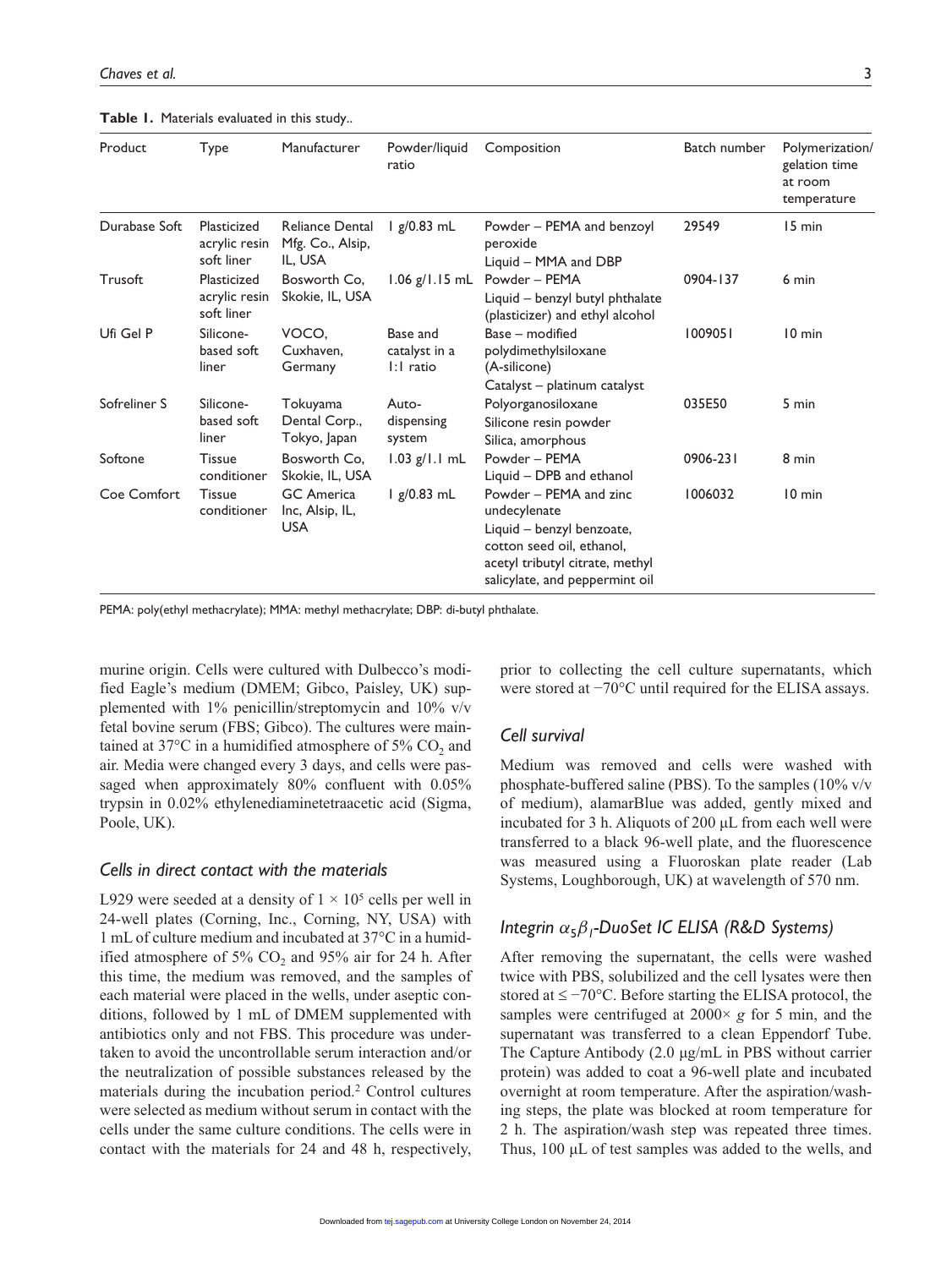after incubation for 2 h, Detection Antibody (150 ng/mL in IC Diluent), Streptavidin-HRP (diluted to the working concentration specified in IC Diluent) and Substrate Solution were added to each well, as recommended by the manufacturer. Finally, reaction was terminated adding the Stop Solution, and the optical density was immediately determined using a spectrophotometer (Tecan, Männedorf, Switzerland) microplate reader at wavelength of 450 nm and wavelength correction set to 540 nm.

# *Quantikine ELISA assay for TGF-β1 (R&D Systems)*

The cell culture supernatants from both time points were collected and immediately stored at  $\leq 70^{\circ}$ C. ELISA was performed according to the manufacturer's instructions. Briefly, the samples were activated using 100 µL of cell culture supernatant, followed by acidification (20 µL of 1 N HCl) for 10 min at room temperature, and neutralized by adding 20 µL of 1.2 N NaOH/0.5 4-(2-hydroxyethyl)- 1-piperazineethanesulfonic acid (HEPES). All the reagents were acclimatized to room temperature; the unused microplate strips from the plate frame were removed, returned to the foil pouch and resealed. Then, 50 µL of assay Diluent and 50 µL of Standard, control or activated sample were added per well and incubated for 2 h at room temperature. Each well was then aspirated and washed four times. Subsequently, 100 µL of TGF conjugate was added to each well and incubated for 2 h. The aspiration/wash step was repeated. In sequence, Substrate Solution and Stop Solution were added to each well. Finally, 100 µL of Stop Solution and 100 µL of Substrate Solution were used as a Blank. The optical density was read at wavelength of 450 nm and wavelength correction set to 540 nm.

The alamarBlue assay was performed in triplicate on three separate occasions. Each of the ELISA assays was performed in triplicate on two separate occasions.

#### *Statistical analysis*

Values of absorbance obtained in the alamarBlue assay were normalized to the absorbance of the control cultures (medium without serum) and expressed as percentage survival. For both ELISA assays, standard curves were created using ReaderFit software (Hitachi Solutions America Ltd, San Bruno CA, USA) capable of generating a four-parameter logistic (4-PL) curve fit, and the concentration (pg/mL) of each protein in each sample tested was calculated. Data from alamarBlue assay and ELISA assays were tested for normality using the Shapiro–Wilk test. The data were then tested for significance using a Mixed Design two-way analysis of variance (ANOVA) for the alamarBlue data and Independent two-way ANOVA for the integrin and TGF data, respectively. The statistical analysis software used was SPSS v.17.0 for Windows (SPSS Inc., Chicago, IL,

USA). Differences between test groups were assessed using post hoc honest significant difference (HSD) Tukey's test. Statistical significance was considered at *p* < 0.05. For alamarBlue assay data, a comparison between the two periods of direct contact of the cells with the materials was conducted using 95% confidence intervals with Bonferroni correction ( $\alpha$  = 0.0083). For TGF assay data, post hoc analysis followed a simple effect approach and evaluated which material(s) contributed to the differences. This was performed in order to improve statistical power as well as to clarify interpretation of results.33

# **Results**

# *AlamarBlue*

The two-way ANOVA of alamarBlue assay showed significant effects for the factors material type, time in culture as well as the interaction between them  $(p < 0.001)$ . Table 2 shows the percentage viability values relative to control wells without material. For both periods, the highest percentage of cell viability was observed for Sofreliner S, followed by Ufi Gel P and Trusoft, while the lowest means were obtained with materials Durabase Soft, Coe Comfort and Softone, which did not differ from one another (Table 2). For Sofreliner S, Trusoft, Durabase Soft and Coe Comfort, there were significant differences between the two periods, with higher mean values at 48 h.

# *Integrin*  $\alpha_5\beta_1$

The results of the two-way ANOVA of integrin data revealed that there were significant effects for material type ( $p = 0.018$ ) and time in culture ( $p \le 0.001$ ), but not for their interaction ( $p = 0.780$ ). Table 3 indicates a significant difference between Coe Comfort and Trusoft, but only Trusoft resulted in a mean integrin value (pg/mL) less than control. With regard to the time in culture, the mean protein concentration obtained after 48 h (7941  $\pm$  594 pg/mL) of direct contact was significantly higher compared to 24 h  $(7273 \pm 391 \text{ pg/mL})$  regardless of the material type.

# *TGF-β<sup>1</sup>*

The results of two-way ANOVA for TGF- $\beta_1$  data demonstrated that the factors material type and time in culture  $(p < 0.001)$ , as well as their interaction  $(p = 0.030)$ , showed significant effects. Table 4 shows the comparisons among materials, which were performed within each period. After 24 h in culture, there were no significant differences in TGF expression among materials. However, after 48 h in culture, the lowest expression was seen for Coe Comfort and the highest for Softone, both tissue conditioners.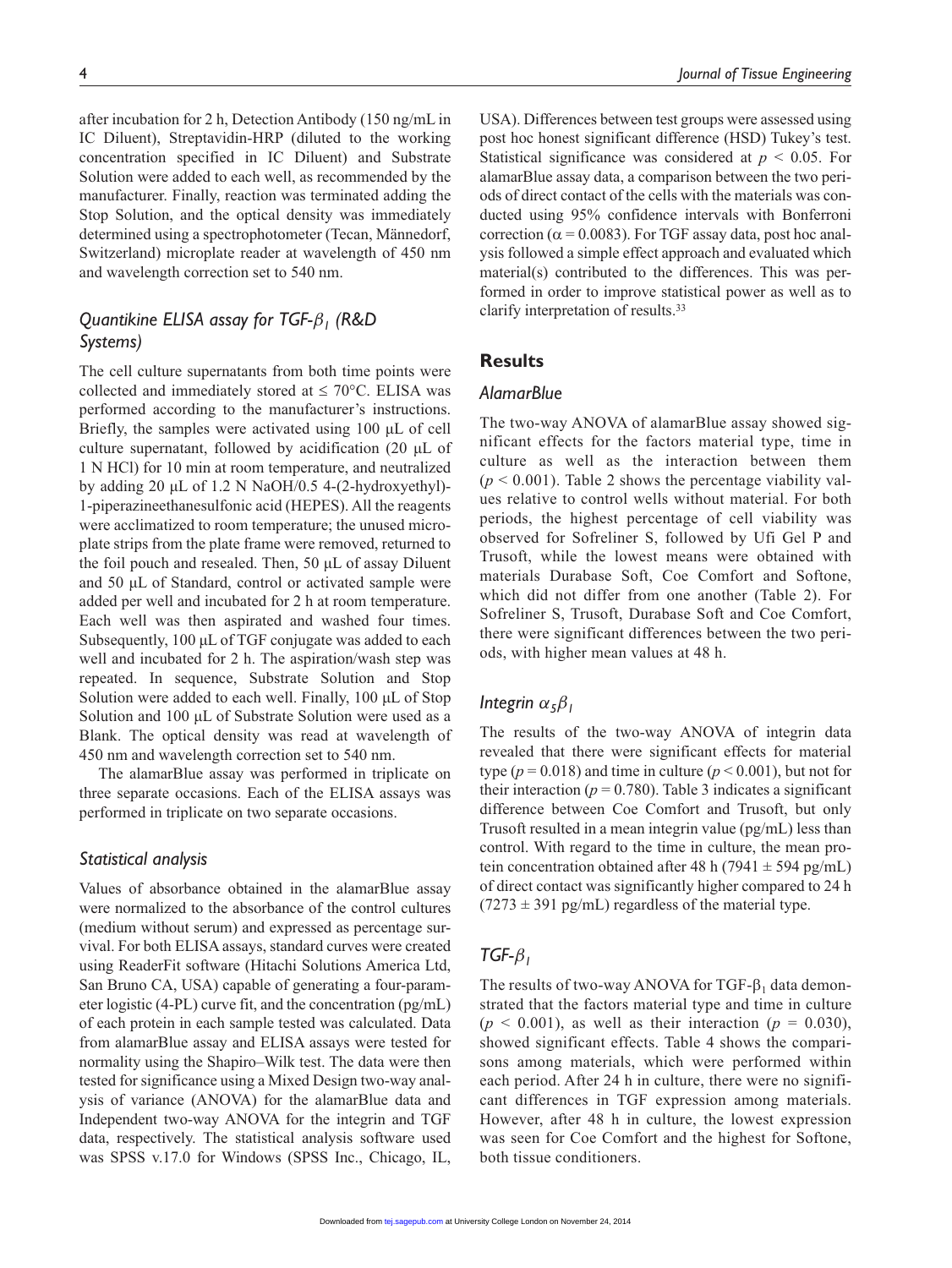| <b>Materials</b> | 24h                      | 48 h                      | Difference (CI)         |
|------------------|--------------------------|---------------------------|-------------------------|
| Ufi Gel P        | 76.3 $(20.4)^8$          | 78.1 $(12.1)^{B}$         | 1.8 (22.8 to $-19.2$ )  |
| Sofreliner S     | 97.2 $(34.3)^C$          | 141.1 $(47.5)^C$          | 43.9 (60.0 to 27.8)*    |
| Trusoft          | 60.7 $(9.1)^{B}$         | 90.4 $(21.8)^8$           | 29.6 (47.9 to $11.3$ )* |
| Durabase Soft    | 6.2 $(2.0)$ <sup>A</sup> | 8.2 $(1.5)$ <sup>A</sup>  | 2.0 (2.9 to $1.1$ )*    |
| Coe Comfort      | 6.5 $(2.0)^A$            | 8.3 $(1.5)^A$             | 1.7 (2.8 to 0.6)*       |
| Softone          | 8.1 $(0.6)^A$            | $11.2 (3.4)$ <sup>A</sup> | 3.2 (6.7 to $-0.4$ )    |
|                  |                          |                           |                         |

**Table 2.** Percentage survival (mean  $\pm$  SD) for the alamarBlue assay.

CI: confidence interval; SD: standard deviation.

For each period, mean per cent values with the same letters (A, B and C) are not statistically different (*p* > 0.05). Those with different letter assignments exhibit a significant statistical difference.

\*Significant difference for comparison between the two periods, using 95% CI with Bonferroni correction ( $\alpha$  = 0.0083).

**Table 3.** Mean values (±SD) for integrins for each material (in pg/mL).

| <b>Materials</b>   | 24h        | 48 h       | HSD test* |
|--------------------|------------|------------|-----------|
| Ufi Gel P          | 7293 (194) | 7892 (353) | AB        |
| Sofreliner S       | 7266 (391) | 8072 (600) | AB        |
| Trusoft            | 6914 (384) | 7313 (521) | A         |
| Durabase Soft      | 7182 (448) | 7992 (513) | AB        |
| Coe Comfort        | 7316 (414) | 8236 (861) | В         |
| Softone            | 7383 (318) | 7917 (557) | AB        |
| Medium without FBS | 7697 (299) | 8084 (442) | в         |

FBS (Control): fetal bovine serum.

\* Regardless of each time period, mean per cent values with the same letters (A and B) are not statistically different (*p* > 0.05). Those with different letter assignments exhibit a significant statistical difference.

# **Discussion**

Although denture soft lining polymers are widely used, some attention as to their clinical significance and use has been raised as they may cause adverse reactions to the oral tissue including ulceration and oedema.<sup>14,16,17</sup> These materials are also commonly used in areas of ulcerated tissue or healing phase wounded oral mucosa.<sup>11,18</sup> In addition, in the oral cavity, they are exposed to a complex variety of substances that may result in polymer degradation and component products leaching from the materials.7 However, the impact of released compounds from denture soft lining polymers on the physiological processes of local cells and tissues is rarely reported in the literature, with studies often limited to cytotoxicity tests, that is, whether the cells 'live or die'.1–6,8 Thus, in this study, the effect of soft reliners was evaluated not only on cell survival, using the alamar-Blue cell metabolism assay, but also on two molecules that act as key regulators in wound repair, namely, Integrin  $\alpha_5\beta_1$  and TGF- $\beta_1$ , using ELISA 96-well assays. Unlike many other cell metabolism/survival assays commonly used, such as 3-(4,5-dimethylthiazol-2-yl)-2,5-diphenyltetrazolium bromide (MTT), $1-6,8$  alamarBlue is a nondestructive method<sup>9</sup> that allows continuous monitoring of the same cell population throughout the entire study

**Table 4.** Mean values (±SD) for TGF for each material (in pg/mL).

| Materials          | 24 h                      | 48 h                     |
|--------------------|---------------------------|--------------------------|
| Ufi Gel P          | 2298 (239)A               | 3008 (350)BC             |
| Sofreliner S       | 2126 (410) <sup>A</sup>   | 2264 (806)AB             |
| Trusoft            | 1691 (147) <sup>A</sup>   | 2111 (198) <sup>AB</sup> |
| Durabase Soft      | $1426$ (122) <sup>A</sup> | 2200 (644)AB             |
| Coe Comfort        | 1565 (316) <sup>A</sup>   | 1751 (290)A              |
| Softone            | 2067 (642) <sup>A</sup>   | 3625 (527) <sup>c</sup>  |
| Medium without FBS | 2048 (507)A               | 2006 (625)AB             |
|                    |                           |                          |

FBS (control): fetal bovine serum; TGF: transforming growth factor; SD: standard deviation.

For each period, mean per cent values with the same letters (A, B and C) are not statistically different (*p* > 0.05). Those with different letter assignments exhibit a significant statistical difference.

period. The ELISA assays are based on specific immobilized antibodies that bind Integrin  $\alpha_5\beta_1$  heterodimer and the growth factor TGF- $β_1$ .

Given that the soft denture reline materials can come into contact with both epithelial and underlying exposed connective tissue cells, for this study, a fibroblast cell line was chosen, namely, L929 cells (ECACC). Although primary cells may more closely resemble in vivo physiology or conditions, they do not offer consistent results in vitro because of the issues of senescence as the cells are continually passaged. Moreover, primary cells derived from different patients can behave differently in culture conditions depending on the genetics and age of individuals from whom the tissue was derived. The L929 used in this study is a very conventional, widely used and established cell line, being an appropriate cell model for assessing the material effects.

The results showed that the two silicone materials (Ufi Gel P and Sofreliner S) were the least toxic. Despite the relative high standard deviation values shown by Sofreliner S, ANOVA demonstrated that this material induced the greatest metabolic response in L929 cells after 48 h compared to the control conditions. With regard to the high viability shown by Sofreliner S (value 141.1), this may have been due to the cartridge and dispenser system used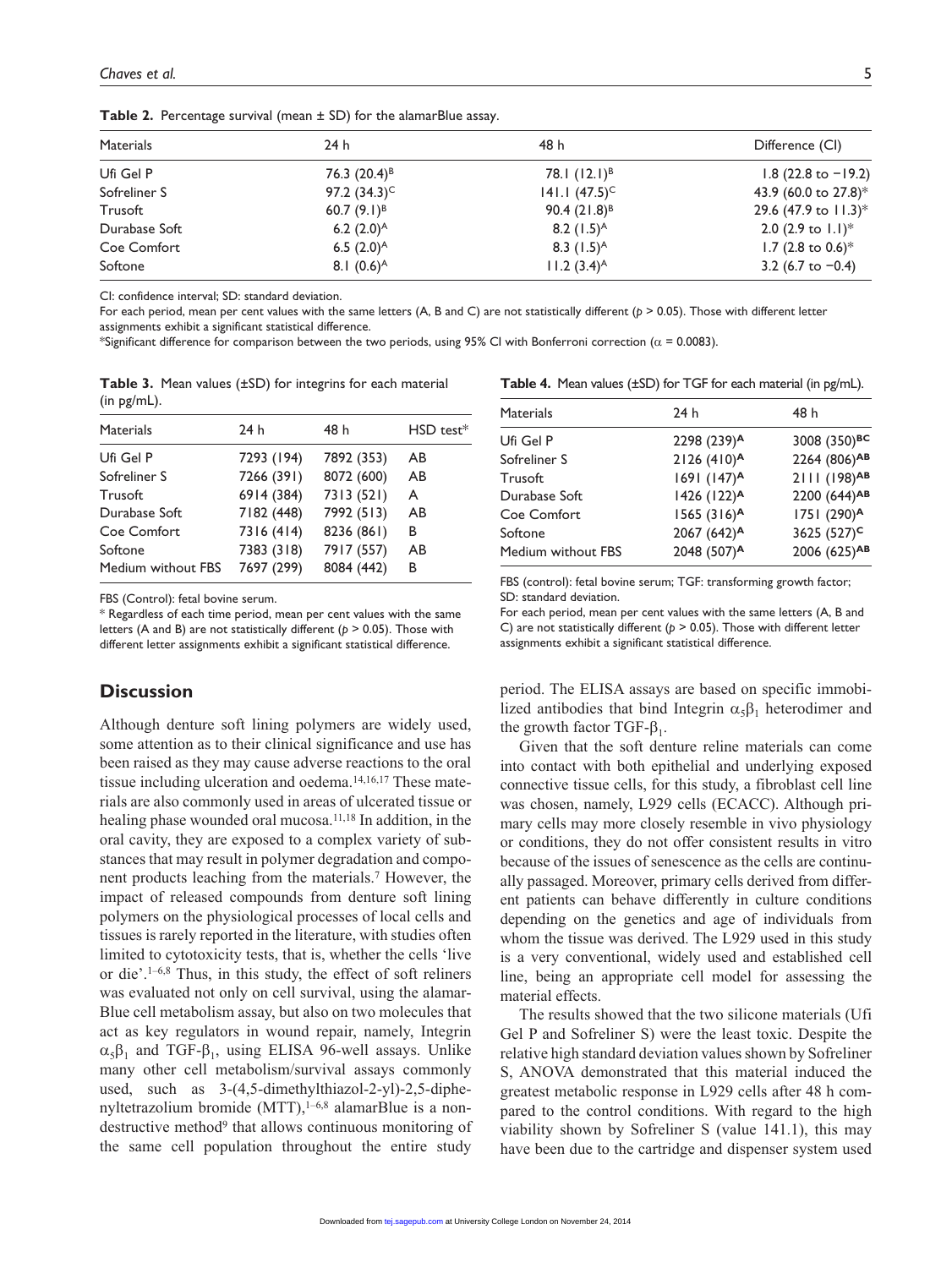to mix and create the polymer prior to gelation. Although designed to prevent bubble formation, it could not be completely determined whether a reproducible disc was synthesized each time, and this may have partly explained the observed variable results. This was to be expected as these two materials are addition-polymerization silicones and do not comprise any of the more toxic acrylic components, such as monomers, or phthalates and esters of aromatic carboxylic acids that are used as plasticizers<sup>1,3,10–17</sup> in the remaining materials (Table 1). It has been observed that silicone-based soft liners released compounds at low concentrations levels<sup>15</sup> and did not significantly decrease L929 cell viability.3,4 In addition, lower cytotoxicity was found for silicone-based soft liners compared with the acrylic-based materials,<sup>8</sup> as seen in this study. The two acrylic-based materials (Trusoft and Durabase Soft) induced less metabolic activity (60.7%– 90.4% and 6.2%–8.2%, respectively) over the 48 h time in culture compared to the control cells. Both of these acrylic resins are phthalate-based, although Trusoft does not have a monomer phase, which may explain the greater cellular metabolic response compared to Durabase Soft. Furthermore, the two PEMA tissue conditioners (Softone and Coe Comfort) exhibited the least metabolic response by the cells with no more than 11.2% compared with the control rates after 48 h in culture. The leaching out of the plasticizer and ethyl alcohol components $10,13,34$  and the probable enhancement of hydrolytic biodegradation by the absorption of water into the materials<sup>7</sup> could account for this marked decrease in alamarBlue reduction by the cells. Similar to the findings reported here, the exposure of L929 cells to the plasticizer di-*n*-butyl phthalate or to the methacrylic acid, a degradation product from methacrylate monomers, for 24 h also led to a reduction in cell metabolism and DNA synthesis.<sup>5</sup> The processes underlying the toxicity of monomers and plasticizers have not been fully elucidated. However, some mechanisms have been reported, such as DNA damage,<sup>35</sup> injury to the lipid bilayer,<sup>36</sup> changes in the mobilization of calcium ions  $(Ca^{2+})$ , which play an important role in many pathways of cellular signal transduction, $36$  and oxidative stress due to the ROS generation.35,37

In this study, the cells were temporarily devoid of growth factors during 48 h in culture (due to lack of serum in the medium), as well as the adverse effects of the leachants on the cells together may have slightly increased the expression of integrin  $\alpha_5\beta_1$  after 48 h compared to 24 h (Table 3). Integrin  $\alpha_5\beta_1$  exhibits ligand specificity for fibronectin<sup>25</sup> and fibrin, important ECM glycoproteins, which play major roles in adhesion, migration, cell growth and differentiation and are vital for processes such as wound healing.38 Cells that cannot adhere effectively to their substratum/ECM undergo apoptotic events far more readily than those cells denied growth factors.39 Chemical insults, including many cytotoxic drugs, or leachants from

dental materials and serum withdrawal can lead to mitochondrial release of cytochrome C.40 Integrins have been shown to protect cell viability in response to stress and apoptotic stimuli, in particular to signals that activate the mitochondrial pathway. The ligation of integrin  $\alpha_5\beta_1$  leads to increased expression of Bcl-2, $41$  which is associated with apoptosis,<sup>42</sup> and increased resistance to serum withdrawal. Integrin  $\alpha_5\beta_1$  has also been implicated in tumour angiogenesis but there is some controversy whether it is associated with tumour suppressive effects or it may have a promoter role.43

The results of this study also demonstrated that  $TGF-<sub>β<sub>1</sub></sub>$ showed enhanced upregulation in cells maintained for 48 h compared with those maintained for 24 h in culture. In particular, Ufi Gel P, Durabase Soft and Softone showed marked increases from 24 to 48 h of 30%, 40% and 75%, respectively. The large difference in expression observed after 48 h in the tissue conditioners may be due to the very different compositions of Softone and Coe Comfort, respectively. The latter material has numerous compounds not present in Softone, which may have contributed to the decreased expression. Transforming growth factor-β (TGF-β) protein family consists of three cytokines (TGF- $\beta_1$ ,  $\beta_2$ , and  $\beta_3$ ) with TGF- $\beta_1$  being the most abundant isoform in many tissues. TGF-β molecules are deemed to act as cellular switches that regulate a wide variety of cellular processes such as immune function, cell proliferation and epithelial–mesenchymal transition and hematopoiesis.44

The range of percentage increase of integrin protein observed was 8%–13% for the six materials from 24 to 48 h in culture, whereas for TGF- $\beta_1$ , the range of percentage increase was  $12\% - 75\%$ . This suggests that TGF- $\beta_1$ protein expression was markedly increased over the culture period compared with integrin. Among the highest percentage increases after 48 h that were observed in the ELISA assays, Durabase Soft, Sofreliner S, Trusoft and Softone were deemed the materials that had the greatest effect on expression of both integrin and TGF- $\beta_1$ . An increase in TGF- $\beta_1$ , and also integrins, has been associated with the maturation of a proto-myofibroblast to a mature myofibroblast,45,46 which is a characteristic of healing wounds. It has also been reported that increased levels of TGF- $\beta_1$  increases keratinocyte proliferation, which would be necessary in areas of oral mucosa devoid of a keratinized epithelium.

The absence of serum in the culture system described here suggests that the proteins TGF- $\beta_1$  and integrin  $\alpha_5\beta_1$ , as detected by the ELISA assays, must have been secreted by the cells and that the relative expressions of each protein were due to the leachants of the reline materials. However, it is important to note that this was an acute study only depicting cell activity over 48 h in culture. In addition, although in vitro tests such as those described in this study provide fundamental information for identifying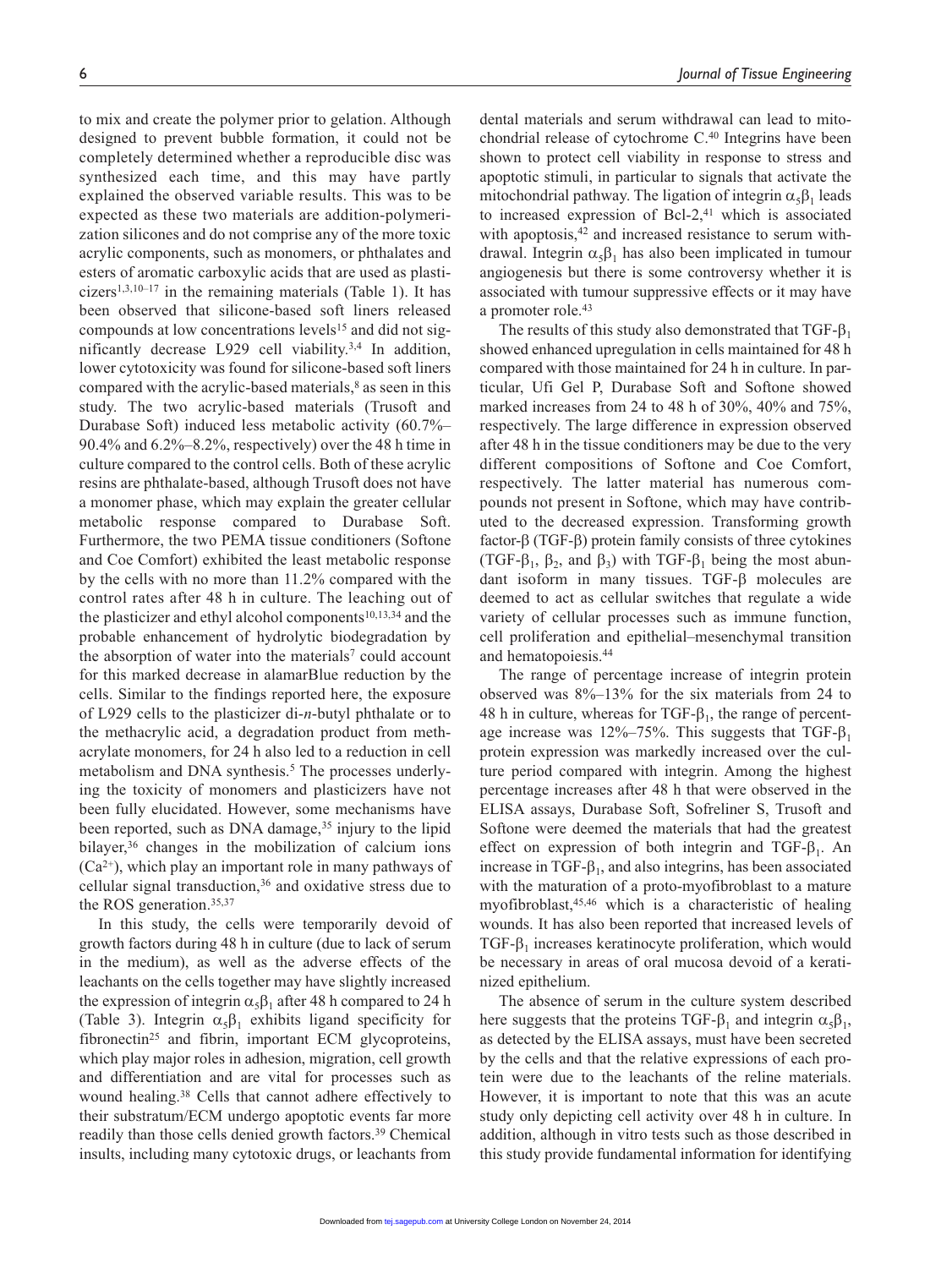specific mechanisms of cellular response in the presence of materials as well as correlation of their clinical performance,<sup>47</sup> no matter how much control of the in vitro environment is imposed, the diverse and complex in vivo mechanisms can never be fully mirrored in vitro. Nonetheless, the results of this study have revealed, for the first time, that commercially available soft reline materials can trigger the expression of particular cellular proteins related to wound healing and other cell processes in the oral cavity.

# **Conclusion**

The silicone-based materials, Ufi Gel P and Sofreliner S, promoted higher cell survival compared to the other soft liners and no change in the expression of both  $\alpha_5\beta_1$  and TGF- $\beta_1$ . Taken together, these results suggested that the silicone-based soft liners may have a more suitable biological behaviour and might reduce the risk of adverse effects during clinical use.

#### **Acknowledgements**

The authors are also grateful to Prof. Dr Raphael Freitas de Souza (USP) for providing assistance with statistical analyses and also to Prof. J.C. Knowles for laboratory access and facilities at UCL Eastman Dental Institute.

### **Declaration of conflicting interests**

The authors declare that there is no conflict of interest.

#### **Funding**

The authors would like to acknowledge the following agencies for funding of this work: FAPESP (grant nos – 2010/08750-0, 2010/11764-3, 2012/07994-9), CAPES and CNPq (grant no. 302543/2010-4).

#### **References**

- 1. Fujisawa S, Atsumi T and Kadoma Y. Cytotoxicity of methyl methacrylate (MMA) and related compounds and their interaction with dipalmitoylphosphatidylcholine (DPPC) liposomes as a model for biomembranes. *Oral Dis* 2000; 6(4): 215–221.
- 2. Roberta T, Federico M, Federica B, et al. Study of the potential cytotoxicity of dental impression materials. *Toxicol In Vitro* 2003; 17(5–6): 657–662.
- 3. Park SK, Lee YK, Lim BS, et al. Changes in properties of short-term-use soft liners after thermocycling. *J Oral Rehabil* 2004; 31(7): 717–724.
- 4. Ozdemir KG, Yilmaz H and Yilmaz S. In vitro evaluation of cytotoxicity of soft lining materials on L929 cells by MTT assay. *J Biomed Mater Res B Appl Biomater* 2009; 90(1): 82–86.
- 5. Chaves CA, Machado AL, Carlos IZ, et al. Cytotoxicity of monomers, plasticizer and degradation by-products released from dental hard chairside reline resins. *Dent Mater* 2010; 26(10): 1017–1023.
- 6. Moharamzadeh K, Brook IM and Noort RV. Biocompatibility of resin-based dental materials. *Materials* 2009; 2(2): 514–548.
- 7. Bettencourt AF, Neves CB, de Almeida MS, et al. Biodegradation of acrylic based resins: a review. *Dent Mater* 2010; 26(5): e171–e180.
- 8. Krunić N, Nikolić L, Kostić M, et al. In vitro examination of oral tissue conditioners potential toxicity. *Hem Ind* 2011; 65(6): 697–706.
- 9. Wiegand C and Hipler U. Methods for the measurement of cell and tissue compatibility including tissue regeneration processes. *GMS Krankenhhyg Interdiszip* 2008; 3(1): 1–9.
- 10. Shanmuganathan N, Padamanabhan TV, Subramaniam R, et al. The compliance of temporary soft lining materials – an in vivo and vitro study. *Int J Sci Res Publ* 2012; 2(6): 1–7.
- 11. Murata H, Hamada T and Sadamori S. Relationship between viscoelastic properties of soft denture liners and clinical efficacy. *Jpn Dent Sci Rev* 2008; 44(2): 128–132.
- 12. Garcia LT and Jones JD. Soft liners. *Dent Clin North Am* 2004; 48(3): 709–720.
- 13. Munksgaard EC. Leaching of plasticizers from temporary denture soft lining materials. *Eur J Oral Sci* 2004; 112(1): 101–104.
- 14. Zaki HS, Ketzan KJ and Carrau RL. Hypersensitivity to temporary soft denture liners: a clinical report. *J Prosthet Dent* 1995; 73(1): 1–3.
- 15. Sofou A, Tsoupi I, Karayannis M, et al. Determination of residual monomers released from soft lining materials with the use of HPLC. *Pak J Anal Environ Chem* 2007; 8(1): 41–52.
- 16. Mutluay MM, Oguz S, Fløystrand F, et al. A prospective study on the clinical performance of polysiloxane soft liners: one-year results. *Dent Mater J* 2008; 27(3): 440–447.
- 17. Marín Zuluaga DJ, Gómez Velandia OC and Rueda Clauijo DM. Denture-related stomatitis managed with tissue conditioner and hard autopolymerising reline material. *Gerodontology* 2011; 28(3): 258–263.
- 18. Sadig W and Almas K. Risk factors and management of dehiscent wounds in implant dentistry. *Implant Dent* 2004; 13(2): 140–146.
- 19. Katz BZ, Zamir E, Bershadsky A, et al. Physical state of the extracellular matrix regulates the structure and molecular composition of cell-matrix adhesions. *Mol Biol Cell* 2000; 11(3): 1047–1060.
- 20. Bella J and Berman HM. Integrin-collagen complex: a metal-glutamate handshake. *Structure* 2000; 8(6): 121–126.
- 21. Hynes RO. Integrins: bidirectional, allosteric signaling machine. *Cell* 2002; 110(6): 673–687.
- 22. Hakkinen L, Uitto VJ and Larjava H. Cell biology of gingival wound healing. *Periodontol* 2000 2000; 24: 127–152.
- 23. Cavani A, Zambruno G, Marconi A, et al. Distinctive integrin expression in the newly forming epidermis during wound healing in humans. *J Invest Dermatol* 1993; 101(4): 600–604.
- 24. Margadant C and Sonnenberg A. Integrin-TGF-β crosstalk in fibrosis, cancer and wound healing. *EMBO Rep* 2010; 11(2): 97–104.
- 25. Heino J and Käpylä J. Cellular receptors of extracellular matrix molecules. *Curr Pharm Des* 2009; 15(12): 1309–1317.
- 26. Zhang Z, Vuori K, Reed JC, et al. The alpha 5 beta 1 integrin supports survival of cells on fibronectin and up-regulates